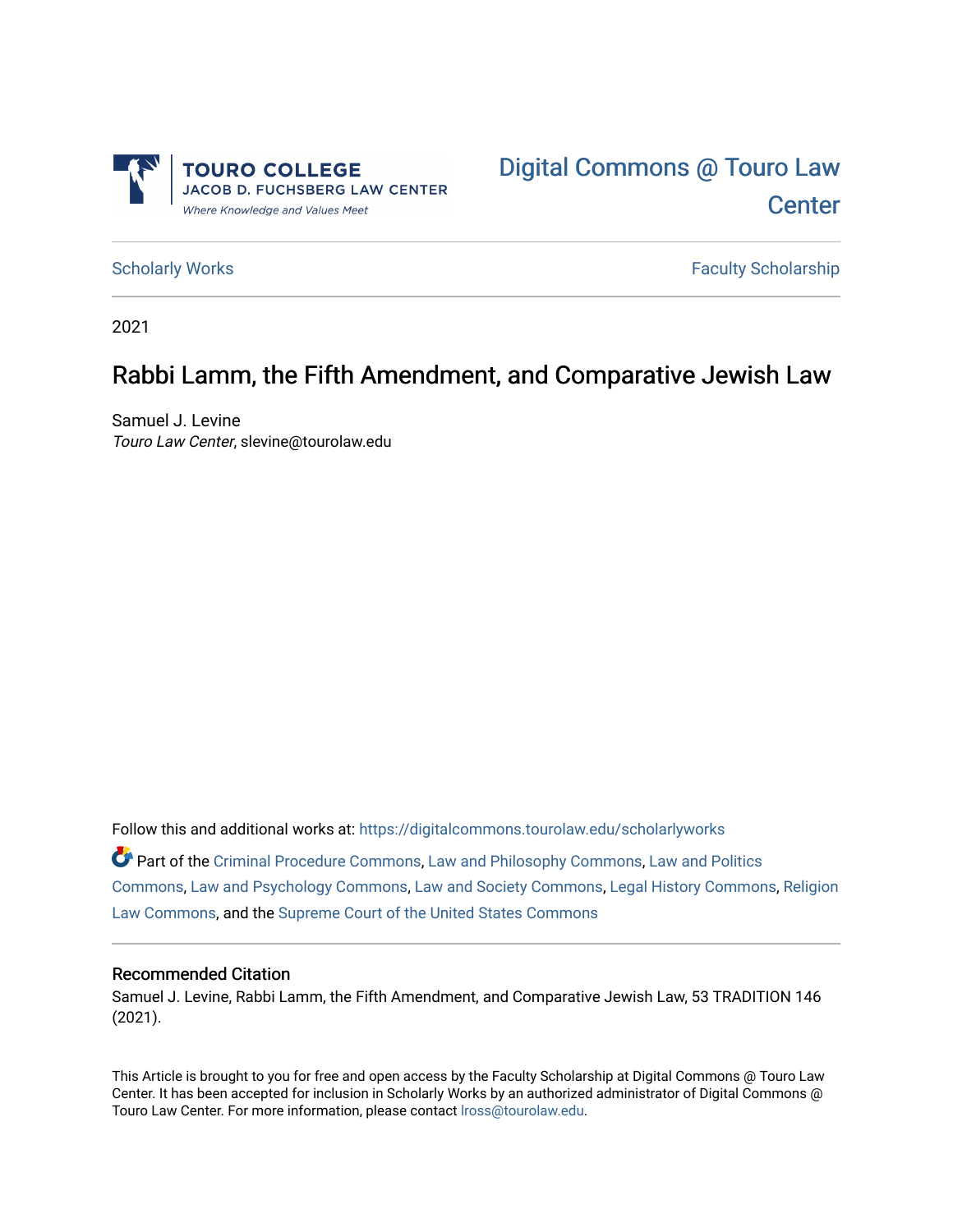Samuel J. Levine is a Professor of Law and Director of the Jewish Law Institute at Touro Law Center. He received *semikha* at RIETS.

# *RABBI LAMM, THE FIFTH AMENDMENT, AND COMPARATIVE JEWISH LAW*

#### **"The Fifth Amendment and Its Equivalent in the Halakha"**

Rabbi Norman Lamm's 1956 article, "The Fifth Amendment and Its Equivalent in the Halakha,"<sup>1</sup> provides important lessons for scholarship in both Jewish and American law. Sixty-five years after it was published, the article Its Equivalent in the Halakha,"<sup>1</sup> provides important lessons for scholarship in both Jewish and American law. Sixty-five years after it was published, the article remains, in many ways, a model for interdisciplinary and comparative study of Jewish law, drawing upon sources in the Jewish legal tradition, American legal history, and modern psychology. In so doing, the article proves faithful to each discipline on its own terms, producing insights that illuminate all three disciplines while respecting the internal logic within each one. In addition to many other distinctions, since its initial publication, R. Lamm's article has received the attention of scholars, has been republished, and has been cited in several judicial opinions—among them, two United States Supreme Court opinions, including the landmark Miranda v. Arizona.<sup>2</sup> As such, the article stands as a prime illustration of the potential promise of exploring Jewish law through the prism of modern thought and applying Jewish legal principles to contemporary issues.

At the same time, however, the legacy of R. Lamm's article is neither simple nor monolithic. Notwithstanding its well-deserved reception and undeniable merit, a close look at the article in broader context may also reveal some of the potential perils latent in attempts to draw too close a connection between classical Jewish legal sources and contemporary modes of thought. For example, although the citation to the article in the *Miranda* decision is not only notable but, to some degree, quite remarkable, the Supreme Court's reliance on R. Lamm's discussion of Jewish law may be misplaced, if not arguably inaccurate. Likewise, R. Lamm's innovative references to Freudian psychology to explain the ban on selfincrimination in Jewish law may raise questions of its own regarding the prudence and effectiveness of adopting a particular scientific or philosophical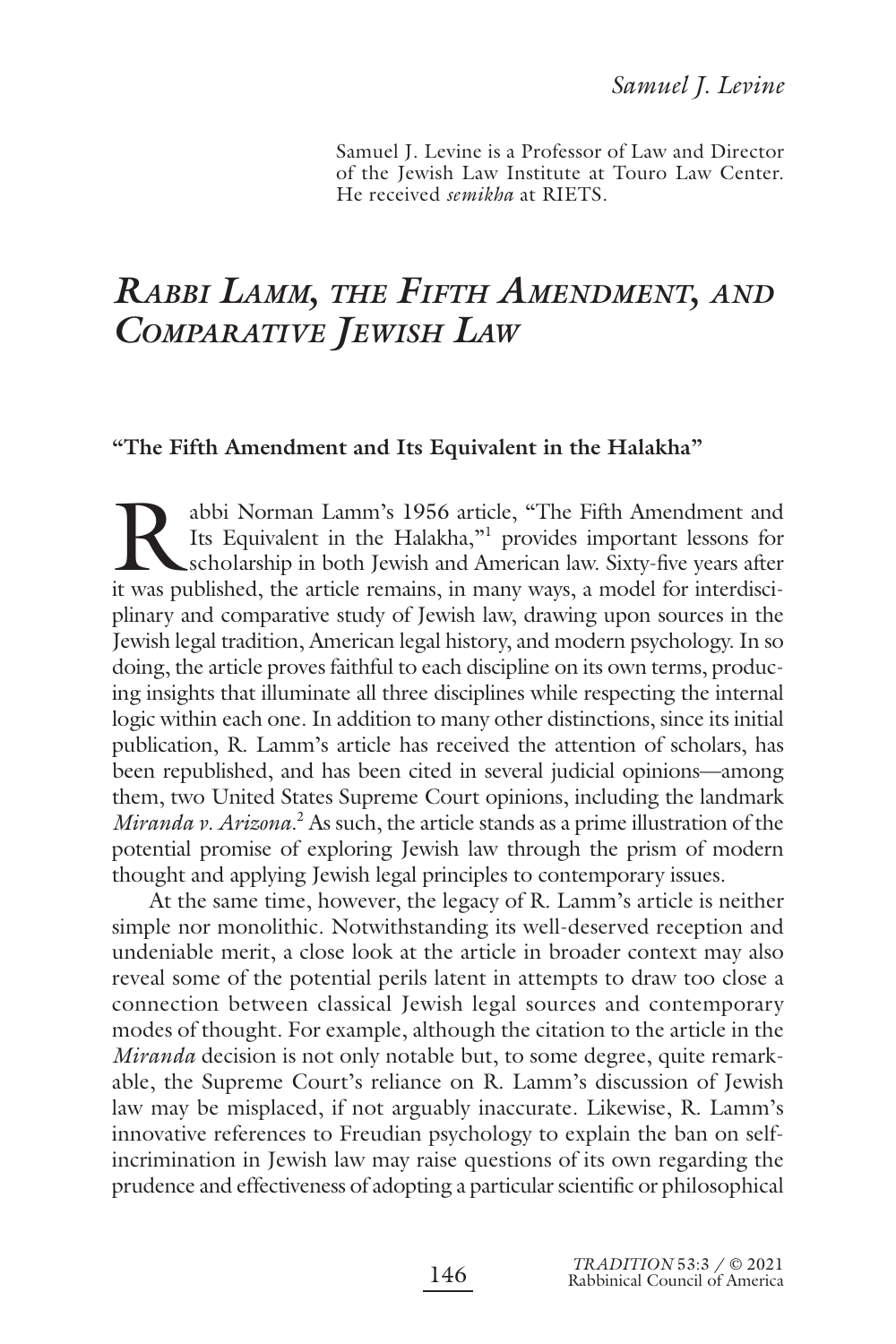position to understand a Jewish legal principle. Thus, alongside its exemplary methodology and abiding value, the article may also provide cautionary lessons for the future study of comparative Jewish law.

### *Rambam and the Supreme Court: Promise and Peril*

Throughout the article, R. Lamm's analysis displays distinctive characteristics that contribute to producing an effective approach to the study of comparative Jewish law. In fact, the article employs a methodology that may serve more generally as a model for comparative legal scholarship, avoiding some of the pitfalls that, not infrequently, accompany such efforts. Perhaps most importantly, it carefully and accurately presents, explores, and explains the rule against self-incrimination in Jewish law, on its own terms, before attempting to draw comparisons and lessons to be applied to the American legal system.

For example, the article makes clear that unlike American law, which empowers criminal suspects with a privilege against self-incrimination, Jewish law categorically prohibits the use of a criminal defendant's confession as evidence against the defendant. Likewise, in considering a rationale for the outright ban on self-incrimination in Jewish law, R. Lamm turns to no less an authority than Rambam, who, alongside his legal discussion in *Mishneh Torah*, offers a salient suggestion for the underlying reasons behind the rule, premised upon profound insights into the human mind. R. Lamm's analysis thereby steers clear of the tendency, sometimes found in comparative law scholarship, to reinterpret—or rewrite—the substance of one legal system to facilitate a facile comparison to another system.

If anything, remaining true to Jewish law on its terms allows for a more fruitful application of Jewish legal principles to the American legal system. As R. Lamm's article notes, Rambam emphasizes that the rule against self-incrimination is based on a divine decree. Yet, his comparisons to American law focus on Rambam's psychological exposition of the conceptual underpinnings behind Jewish law's ban on self-incrimination, relying primarily on Rambam's explanation that: "Perhaps this person's mind is sick in this matter; perhaps he is one of those who are perturbed and bitter of soul, who wish for death, who pierce their bellies with swords and throw themselves off roofs. Perhaps this man thus comes and confesses to a crime which he did not commit" (*Hilkhot Sanhedrin* 18:6).

Accordingly, R. Lamm's approach eschews attempts to superficiallyand artificially—transplant principles of Jewish law onto American law. Rather than imposing particularistic theological concepts, such as divine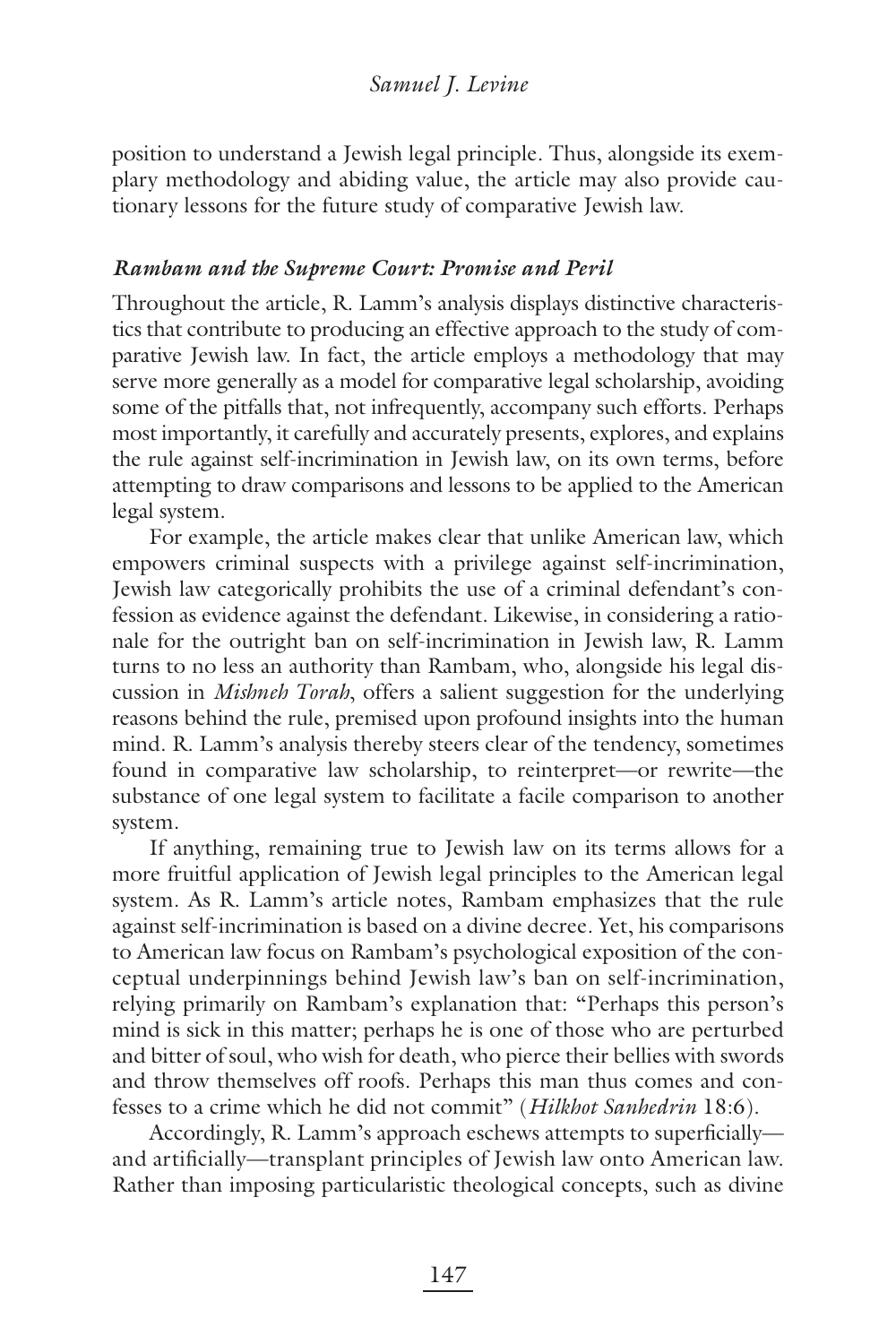origins of the law, that are inconsistent with, if not inimical to, the values and assumptions of the American legal system, he relies on Rambam's more universal understanding of the human condition,<sup>3</sup> which provides lessons that can be applied in a manner that is consistent with the internal logic of American law as well.

The effectiveness of R. Lamm's approach is borne out in numerous citations to the article by American courts and scholars, demonstrating that R. Lamm successfully developed a methodology that did not seek to transplant—but instead, accurately and thoughtfully translated—concepts drawn from the Jewish legal system in a way that was applicable to the workings of the American legal system. Most famously, the article was cited, alongside a reference to Rambam's view, in the landmark United States Supreme Court decision, *Miranda v. Arizona*, at the outset of an important section of the majority opinion authored by Chief Justice Earl Warren. The citation to the article in *Miranda* is rather notable, appearing as it does in an opinion written by one of the court's most prominent chief justices, in one of the most well-known cases in the history of the United States.

In retrospect, the legal doctrine the *Miranda* case established—requiring that police issue "*Miranda* warnings" when conducting a custodial interrogation—may seem somewhat underwhelming, if only because of its familiarity. At the time the case was decided, however, the rule was fairly revolutionary in upending common police procedure, and to this day, the opinion has engendered not a small amount of controversy and criticism. Thus, Chief Justice Warren's citation to R. Lamm's article emerges as all the more remarkable, placed in a footnote documenting the declaration that: "We sometimes forget how long it has taken to establish the privilege against self-incrimination, the sources from which it came and the fervor with which it was defended. Its roots go back into ancient times."4 The substance of the footnote references Rambam's view that the Jewish law against self-incrimination is based in the Torah, followed by a reference to R. Lamm's article. It would seem that, conscious of just how groundbreaking the new rule would prove to be, Chief Justice Warren looked back to Jewish legal history to find a particularly powerful antecedent to Fifth Amendment rights, tracing to Rambam and, in turn, to biblical sources.

The significance of R. Lamm's article becomes even more apparent in light of its timeliness, both in 1956, when it was first published, and a decade later when it was cited in *Miranda*. At the start of the article, he introduces the substantive discussion of self-incrimination with a number of paragraphs depicting the history and importance of the Fifth Amendment,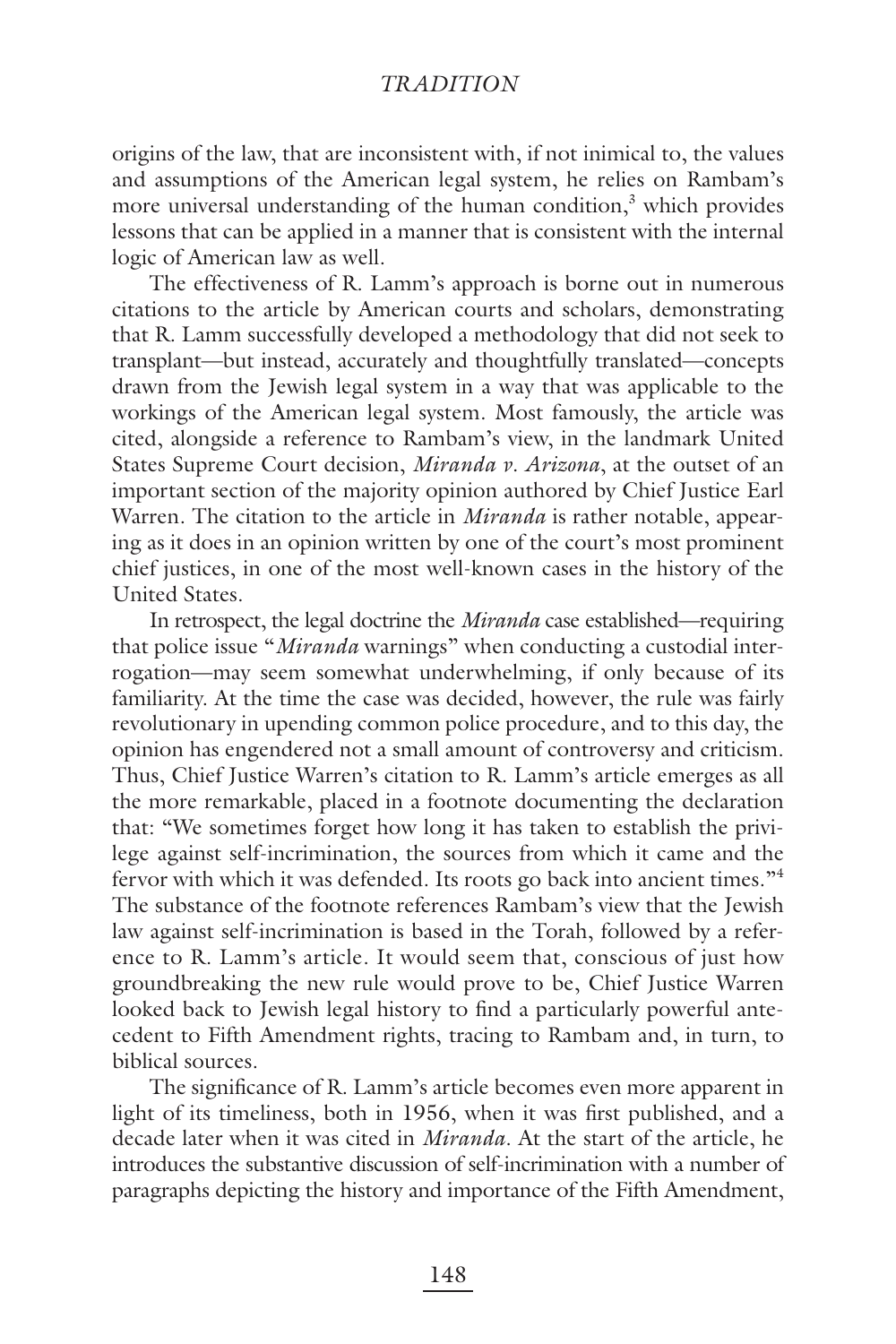described as "embattled... questioned, attacked and defended in the past," and most immediately implicated by "the Communist issue." As a direct response to McCarthyism and the associated encroachments on the American right against self-incrimination, R. Lamm called on Jewish tradition to lodge a bold protest against the recent past and to offer a similarly bold challenge for the future. A decade later, Chief Justice Warren took up R. Lamm's challenge, relying on Jewish law in seizing the opportunity to expand the contours of Fifth Amendment protections.

In this reading, situated within broader societal and legal context, the article stands as a prime example of the promise and potential for comparative Jewish legal scholarship. It draws upon traditional and authoritative texts in Jewish law and philosophy to address an urgent matter of vital importance in American law and society. Through a comparative and contrasting analysis of the rule against self-incrimination it provided both a rear-view perspective on a dark episode in recent American history and a more positive roadmap for the future of the American legal and societal landscape.

Yet, without discounting the impressive quality and widespread influence of "The Fifth Amendment and Its Equivalent in the Halakha," upon close examination, the references to Jewish law in *Miranda* may illustrate some of the limitations—if not the perils—of comparative Jewish legal scholarship. Specifically, in support of the proposition that the "roots" of the American privilege against self-incrimination "go back into ancient times," the footnote in *Miranda* declares that Rambam "found an analogue to the privilege grounded in the Bible," then quotes, verbatim and without further comment, a translated segment of the discussion in *Mishneh Torah*: "To sum up the matter, the principle that no man is to be declared guilty on his own admission is a divine decree."<sup>5</sup> The footnote concludes with the citation to R. Lamm's article.

These references, and the opinion's accompanying reliance on Jewish legal sources, raise a number of methodological questions. For example, the assertion that the "roots" of the privilege against self-incrimination "go back into ancient times"—apparently implying that the Fifth Amendment is somehow an outgrowth of the ban on self-incrimination in Jewish law—is premised upon a historically dubious and conceptually unnecessary and inapposite claim.

On a historical level, somewhat surprisingly—though perhaps not crucially—the opinion implicitly accepts at face value Rambam's statements that under Jewish legal theory, the rule is a divine decree and, therefore, is of ancient and biblical vintage. In any event, the opinion arguably and tenuously identifies the rule in Jewish law as the basis for the American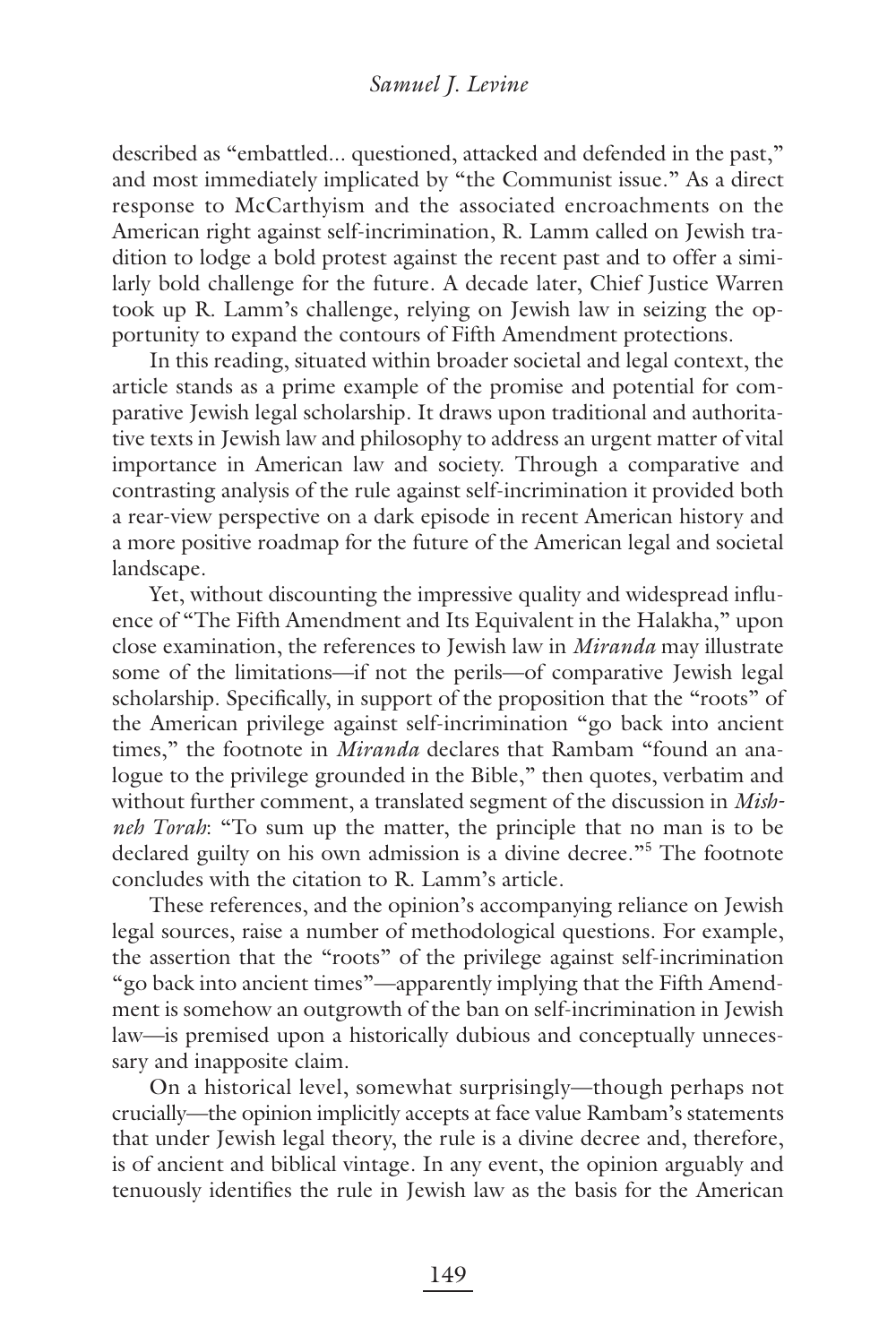privilege against self-incrimination, a position that is not documented in the opinion and runs contrary to most historical studies. Although finding ancient origins for the *Miranda* warnings, or at least for the Fifth Amendment, might have been helpful for buttressing the legitimacy of the majority's holding, the opinion does not provide historical evidence for this claim.

Perhaps even more problematic, on a conceptual level, the opinion in *Miranda* appears to advocate that the American legal system should adopt a rule regarding self-incrimination in accordance with Jewish legal doctrine. If so, the analysis falls short, on at least two separate but related grounds: First, substantively, the rule that was established in *Miranda* bears relatively little resemblance to the Jewish law against self-incrimination. As R. Lamm developed at length in his article, the Talmudic rule precludes the evidentiary use of confessions against the criminal defendant, regardless of its voluntariness—indeed, even contrary to the express wishes of the confessant. In sharp contrast, *Miranda* continues to permit the admissibility of voluntary criminal confessions, even when obtained through various forms of aggressive and adversarial police interrogation, pursuant to the issuance of *Miranda* warnings. In fact, American prosecutors depend heavily on the use of confessions as one of the most valuable pieces of inculpatory evidence against criminal defendants. It would seem anomalous to rely upon a rule that categorically bans confessions to derive a policy that merely mandates that a confession be deemed voluntary before being offered into evidence.

Second, Chief Justice Warren's methodology raises even more questions, attempting to apply and seemingly import into the American legal system a principle that the footnote describes as a "divine decree." It might have been expected that, like R. Lamm, Chief Justice Warren would emphasize Rambam's psychological explanation for the ban on self-incriminatory confessions in Jewish law, which grows out of an account of the human condition relevant to the contemporary American legal system as well. Instead, unlike R. Lamm's methodology, which focused on the conceptual underpinnings of the Jewish law and its applicability within the internal logic of American jurisprudence, Chief Justice Warren appears to mechanically transplant a religious rule by referencing its divine authority—neither exploring its underlying rationale or justification, nor explaining its substantive or conceptual connection to American legal thought.

To be sure, it should be appreciated that a jurist as distinguished as Chief Justice Warren expressed and demonstrated such interest and admiration for the Jewish legal system.<sup>6</sup> At the same time, it should be recognized that, in forgoing the kind of careful approach employed in R. Lamm's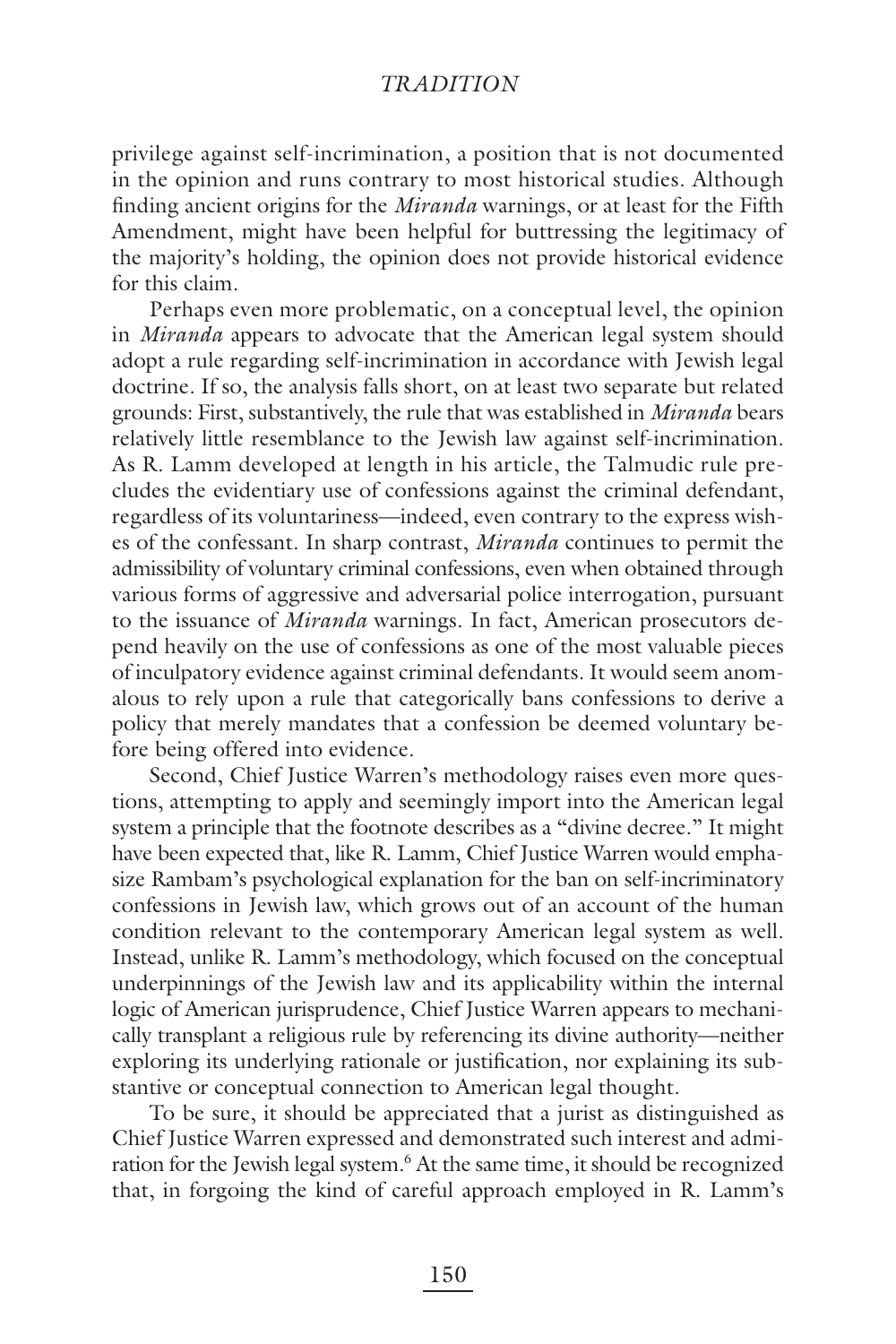article, the comparative law analysis in *Miranda* presents an incomplete picture of Jewish law on its own terms, while applying Jewish law in a superficial way that remains inconsistent with basic tenets of the American system. As such, the opinion in *Miranda* may illustrate some of the limitations, and even the potential peril, of the comparative Jewish law project.<sup>7</sup>

#### *Rambam and Freud: Promise and Peril*

Among many other salient features of "The Fifth Amendment and Its Equivalent in the Halakha," a discussion of Sigmund Freud and Karl Menninger stands out as particularly notable, again providing a strong case for the potential promise of comparative Jewish legal analysis. After presenting a careful summary of Jewish law on its own terms, including both the doctrinal and psychological bases for the ban on criminal confessions in the Jewish legal system, the article proceeds with an analysis of Rambam's rationale for the rule through a comparison to modern psychology. In looking to contemporary insights to enrich our understanding and appreciation of an area of traditional Jewish law and philosophy, the article follows the path forged by countless generations of scholars who have revisited and explored important aspects of Jewish law and tradition through the prism of ongoing scientific and philosophical advances.

The article's doctrinal analysis of Jewish law is built upon foundational sources, including, most fundamentally, the Talmudic exposition of the directive that an individual is one's own closest relative and, therefore, is precluded from offering self-incriminatory testimony (*Sanhedrin* 9b, *Ketubot* 18b). As the article adds, however, "[b]ehind this Talmudic derivation... lie deeper motives as expounded by [Rambam] and generally accepted by later Talmudists." After quoting Rambam's view, the article observes that "[d]espite his obvious hesitancy and his ultimate reliance on Biblical authority, which requires no further explanation, [Rambam's] rationale of the Halakhic point of view on self-incrimination is grounded on psychological considerations."

Having thereby established the validity and cogency of offering a psychological explanation for the Talmudic rule against self-incrimination, the article extends and updates the analysis to incorporate contemporary psychology as well. Concluding that Rambam "must have intuitively sensed the fact that the propensity toward suicide is much more widespread than one might believe at first sight," the article asserts that Rambam "anticipated by some seven hundred years, albeit in rudimentary fashion, a major achievement of psychoanalysis."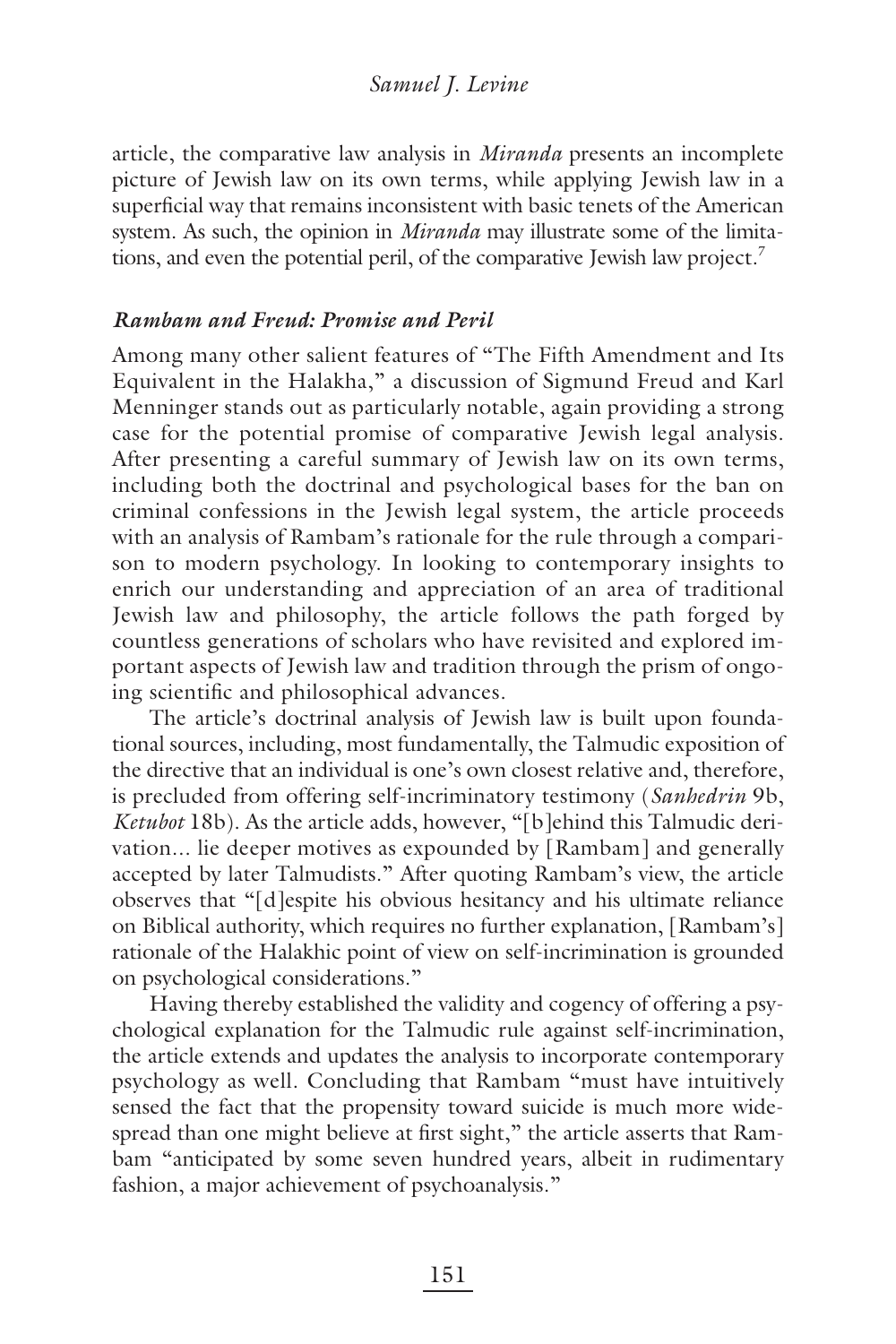Against this backdrop, the article compares Rambam's position to Freud's "theory of the Death Wish or Death Instinct," which, "when it reaches its ultimate expression and is redirected towards the self, appears as suicide." Moreover, the article suggests, consistent with Karl Menninger's refinement of Freud's ideas, Rambam "intuitively grasped a more elaborate understanding of the Death Wish as manifesting itself also as a focalized or partial self-destruction." Thus, the article maintains, "modern psychoanalytic theory supports [Rambam's] explanation of the Halakhic view on selfincrimination, an explanation which relies on the universality of the instinct of self-destruction."

Finally, the article takes this analysis one step further, claiming that Jewish law "goes even deeper than either Menninger or [Rambam] dared in this respect." Indeed, the article notes that the Talmudic ban on selfincrimination extends beyond scenarios in which the confessant would face criminal punishment, to include situations when the consequence would be the disqualification of the confessant as a witness in the future. Accordingly, the article contends, Jewish law recognizes that "the Death Wish expresses itself in more subtle ways than heretofore realized—namely, in the disparagement of the self, in sordid public confession, especially of the kind that has recently found expression in the writings and records of the more morbid self-confessed ex-Communists." In short, "[i]t is this broader view of the Death Wish and its universality that we must recognize in the Halakha, if its legal principle on self-incrimination is to have a psychological foundation."

In many ways, R. Lamm's discussion of Rambam and Freud reinforces the article's display of the potential promise of comparative Jewish law, again incorporating some of the most important features necessary for effective comparative study. First, the article carefully and accurately depicts Jewish law on its own terms, primarily through the Talmud and *Mishneh Torah*. Second, the article relates traditional Jewish law and philosophy to vital matters of contemporary American law and social policy, in a manner that is consistent with the internal logic of modern scientific and societal assessments. As a result, the article presents a fresh way of looking at multiple disciplines, including, among others, Jewish law and philosophy, psychology, and American law, politics, and sociology.

Still, R. Lamm's reliance on Freud and Menninger to understand the Talmud and Rambam may raise further questions, pointing to additional elements of potential peril—or at least indicating an additional need for caution—in the study of comparative Jewish law. As impressive as R. Lamm's analysis remains, his proposed rationale for a divinely mandated and enduring rule in the Jewish legal system turns, in large part, on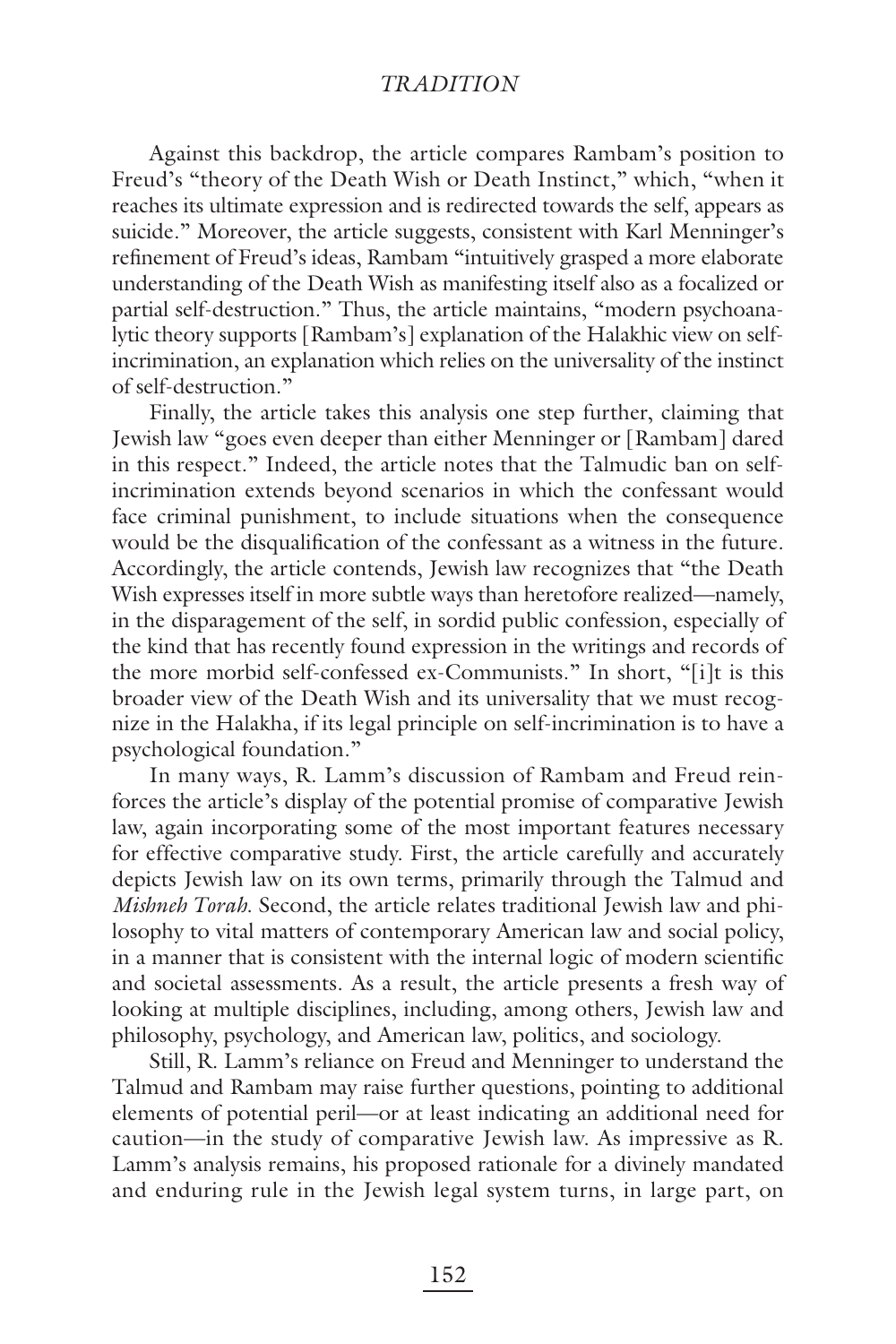substantial adoption of the findings of early twentieth-century psychoanalytic theory. Freud's theories, however, in this area and others, have long been the subject of intense controversy, and are far from being universally accepted. Notwithstanding the scholarly appeal and the intellectual achievement of reconciling Jewish law and philosophy with scientific advances, and despite the abiding importance of attempts to mine the wisdom behind the rules of the Torah, the effort to find too close a correlation between divine law and humans' inherently limited grasp of the world and human nature may bring about concomitant risks that should not be underestimated or ignored.

The legacy of R. Norman Lamm's scholarship on Jewish and American law, and the lessons it carries for their comparative study, go far beyond the import and impact of this one article. Subsequent to its publication in 1956, R. Lamm employed a similar methodology to address numerous matters of vital significance to the American legal system, including, among others, privacy and the Fourth Amendment and the separation of governmental powers. Each of these works merits attention of its own, likewise contributing to the recognition of the ongoing relevance of R. Lamm's work and the potential promise (and peril) of comparative Jewish law for examining current, unfolding, and enduring events and controversies in American law, society, and politics.<sup>8</sup>

<sup>1</sup> Norman Lamm, "The Fifth Amendment and its Equivalent in the Halakha," *Judaism* 5 (Winter 1956), 53–59; reprinted in an expanded form as "Self-Incrimination in Law and Psychology: The Fifth Amendment and the Halakhah" in *Faith and Doubt*, chapter 10.

2 Supreme Court of the United States. *Miranda v. Arizona*, 384 U.S. 436 (1966).

<sup>3</sup> R. Joseph B. Soloveitchik suggested that, in accordance with Rambam's psychological rationale, the rule against criminal confessions applies universally in the context of Noahide Law as well; cited in Hershel Schachter, *Mi-Pininei ha-Rav* (Flatbush Beth Hamedrosh, 2001), 225.

4 Supreme Court of the United States. *Miranda*, 458.

5 Supreme Court of the United States. *Miranda*, n. 27.

<sup>6</sup> Chief Justice Warren's reliance on Jewish law in *Miranda* appears to have grown largely out of his widely-reported 1957 visit to the Jewish Theological Seminary, where he attended lectures and spoke with scholars. Among other lectures, Warren attended a talk by Prof. Saul Lieberman, which, in the words of the *New York Times*, "included the Jewish legal view of self-incrimination, involved in the Fifth Amendment, that has posed a vexing question in American constitutional law... that under Jewish law... he cannot incriminate himself because of the rabbinical concept that if a man testifying against himself is a repentant sinner he is beyond court jurisdiction." In something of a preview to the *Miranda* opinion, the article further reported that